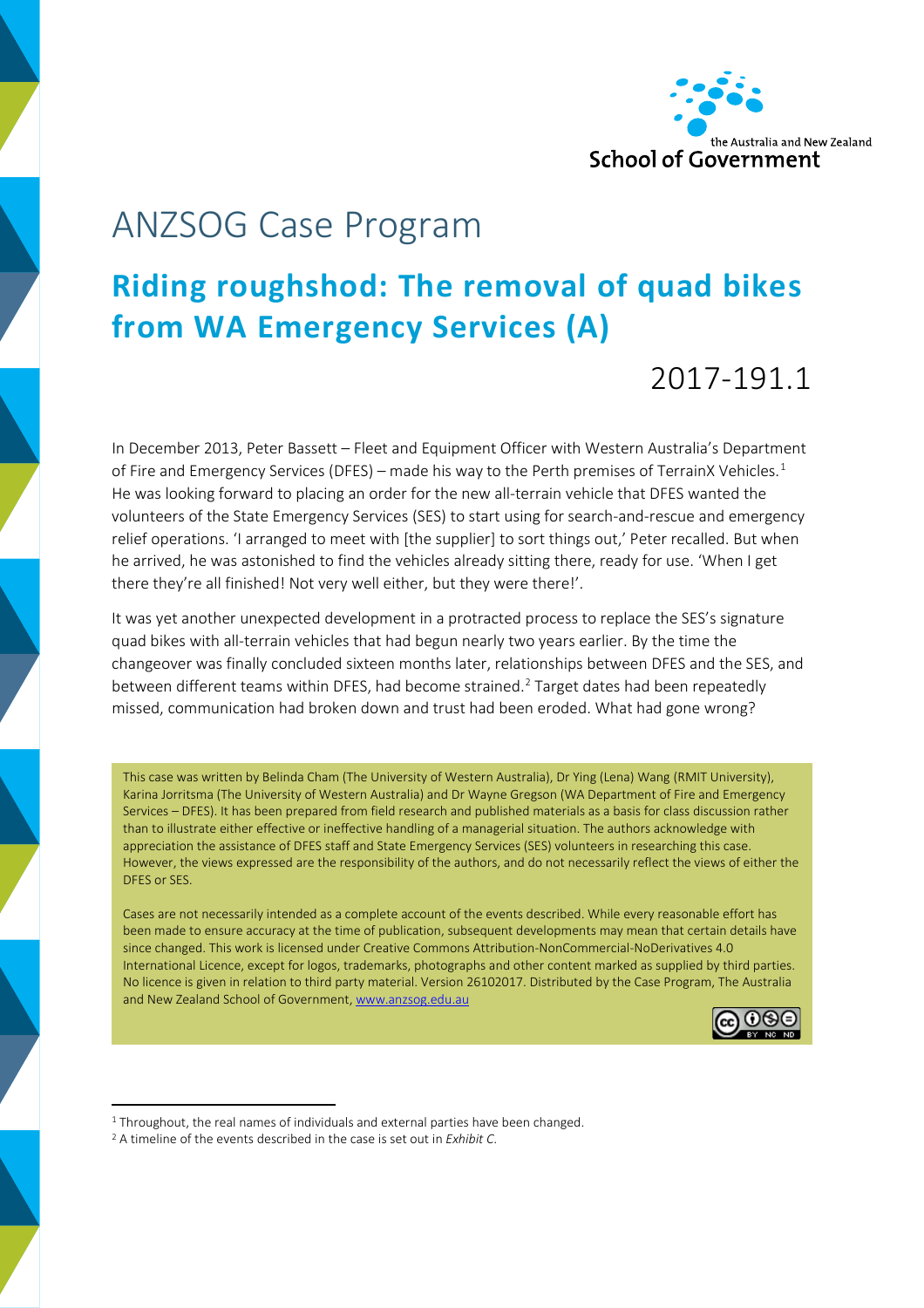#### Proud histories, distinctive cultures: DFES and the SES in Western Australi[a3](#page-1-0)

The Department of Fire and Emergency Services is one of the leading hazard management agencies in Western Australia (WA). Its primary role is to minimise the impacts of emergencies (such as fires at residential and commercial properties, bushfires, cyclones, floods, earthquakes, tsunami and vehicle crashes) and to coordinate land and marine rescues. The department's 1,100 professional firefighters and 300 corporate staff are supported by an extensive network of over 29,000 volunteers. Together with other emergency management partners, DFES is responsible for delivering emergency services across a state that covers more than 2.5 million square kilometres and is home to more than 2.6 million people.[4](#page-1-1)

The State Emergency Service (SES), which comes under the DFES umbrella, comprises over 2,100 volunteers who help the community cope with disasters and emergencies, both natural and man-made.<sup>[5](#page-1-2)</sup> They carry out emergency repairs on buildings, restore essential services, and assist WA Police with land searches, road crashes and cliff/cave rescues. Apart from taking part in field operations, SES volunteers also visit service groups, senior centres and homes, local businesses and schools to educate citizens about safety, prevention and preparation measures. Many also work behind the scenes as radio or computer operators, in administration or incident control, or in planning and logistics.

The SES has a long and proud history in Western Australia. It was formed in 1959 and came under the control of DFES only twenty years ago.<sup>[6](#page-1-3)</sup> The organisation has a strong and unique culture fuelled by a passion for volunteer service to the community. SES volunteers take pride in the duties they perform and are committed to maintaining their distinctive identity.

By contrast, the long-standing focus of DFES is on preventing and fighting fires. Like the SES, the department has a well-entrenched and distinctive culture, but it is quite different. As one SES volunteer has observed: 'They [DFES] know nothing about what we do in the SES, but that's no reflection on them because most of them are career [firefighters]. We've fought for so many years for the SES and career [firefighters] to meld, so that we can be mates more or less with another. But there's still that "us and them"'.[7](#page-1-4)

#### Quad bikes: essential tool or dangerous liability?

The SES had been successfully using quad bikes for more than a decade before they became the subject of DFES scrutiny. Quad bikes are compact all-terrain vehicles that typically travel on four large low pressure tyres, with a seat that is mounted by the operator. Handlebars provide steering control. Designed to handle a wider variety of terrain than most other vehicles, they are used in agricultural, industrial and emergency service settings, and sometimes for recreation, although they are not roadlegal in most Australian states. Many SES bikes had been purchased with funds raised by SES crews themselves through charity events such as community barbeques, or were donated by local

<span id="page-1-0"></span><sup>&</sup>lt;sup>3</sup> Source[: https://www.dfes.wa.gov.au/aboutus/corporateinformation/Pages/default.aspx](https://www.dfes.wa.gov.au/aboutus/corporateinformation/Pages/default.aspx)

<span id="page-1-1"></span><sup>4</sup> Source: Department of Fire and Emergency Services, *2016-2018 Strategic Plan*

<span id="page-1-2"></span><sup>5</sup> Source[: https://www.dfes.wa.gov.au/aboutus/operationalinformation/Pages/stateemergencyservice.aspx](https://www.dfes.wa.gov.au/aboutus/operationalinformation/Pages/stateemergencyservice.aspx)

<span id="page-1-3"></span><sup>6</sup> Source[: http://www.armadaleses.com/aboutus.htm](http://www.armadaleses.com/aboutus.htm)

<span id="page-1-4"></span><sup>7</sup> This quote is taken from interviews recorded by the first author in 2015. It was one of sixteen formal interviews she conducted with key personnel from DFES, SES and external partners between April 2015 and July 2015. Unless stated otherwise, all quotations that appear in this case are from these interviews, which are described more fully in the accompanying Teaching Note (2017-191.2).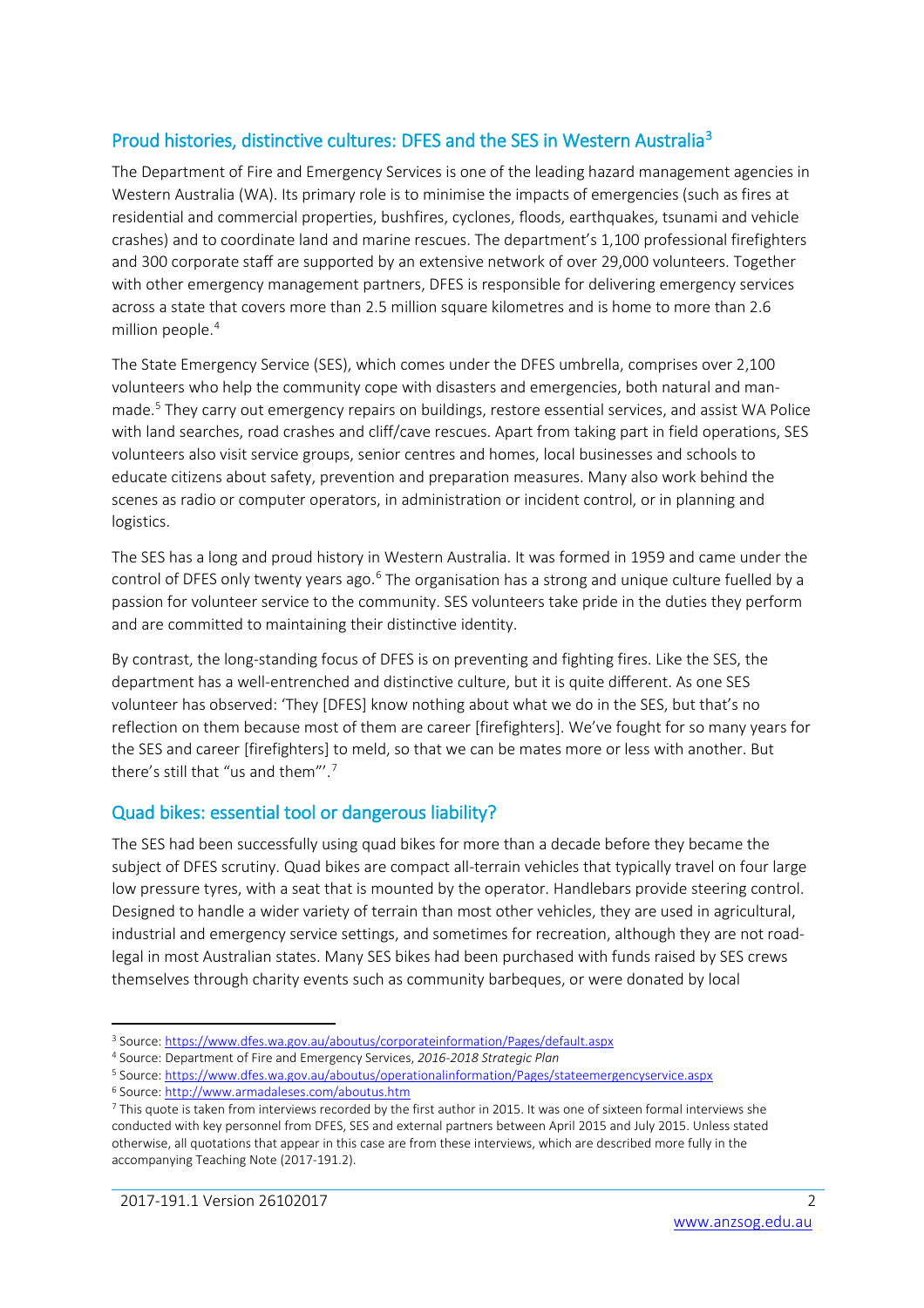communities. They were regarded as valuable assets that allowed SES volunteers to traverse extensive areas of difficult terrain in rescues, searches and other emergencies. The bikes had also come to constitute a key part of the SES identity (see *Exhibit A*).

Since their inception, quad bikes have been associated with a range of safety issues. Because most types have negligible structural protection, there is risk of serious crush injuries and/or fatalities from rollovers or operator ejection at speed. This is particularly the case in challenging terrains or when the vehicles are driven aggressively, although risks can be mitigated by correct training and the use of protective equipment. WorkSafe WA<sup>[8](#page-2-0)</sup> has issued multiple warnings and safety advice regarding quad bike use, and the Queensland government has developed a four-year state-wide plan for improving quad bike safety.<sup>[9](#page-2-1)</sup> SES crews developed a training and operational regime to minimise the risk of unnecessary injuries and accidents when using quad bikes. According to a volunteer: 'We had an internal course that we developed right from the outset of obtaining the quads. Aligned to manufacturer's video regarding safety, how to operate'. At the time the temporary ban was introduced, there had been no serious quad bike accidents since SES began using them.

But in early 2011, several factors prompted DFES to formally assess the risks of quad bike use. First, the SES bikes had been subject to ten years of wear and tear and were due for replacement. Second, the risks and dangers associated with quad bikes were in the news, especially their use in farming. Media reports had drawn attention to the farming industry's record, with 84 deaths involving quad bikes recorded over a seven-year period.

Concerned, DFES<sup>[10](#page-2-2)</sup> decided to commission a formal Occupational Safety and Health Risk Assessment on SES use of quad bikes. They appointed an external consultant from the Chamber of Commerce and Industry WA (CCIWA), a not-for-profit member-based employee relations organisation, who visited SES premises across the state and inspected their bikes.

The consultant's conclusion was unequivocal: quad bikes posed an unacceptable and extreme risk to SES operators, and DFES should consider removing all these vehicles from service. DFES released the results of the risk assessment to SES volunteers, at the same time imposing an immediate temporary ban. But the SES Volunteers Association rejected the consultant's report for several reasons.

First, SES volunteers had little to no practical involvement in the risk assessment. Consequently, the report failed to take proper account of how they used the vehicles in carrying out their duties. 'The [consultant] basically came here to look at our quads and talk to us', recalled an SES volunteer in 2016. 'Took some photos and went away. He might have gone to other sites. Then we got a report'.

Second, although the report alluded to the farming industry's 84 deaths over seven years, there had been no history of serious accidents involving SES quad bike operators. As stated in the report, the SES had only three minor incidents in a 12-year span – one causing no injury, one leaving a volunteer with a chipped tooth, and the third resulting in a broken arm during a quad bike training session. As the volunteers pointed out, they had themselves developed a training and operational procedural regime to mitigate many of the risks associated with quad bike use. Said one volunteer:

<span id="page-2-0"></span> <sup>8</sup> <https://www.commerce.wa.gov.au/worksafe/quad-bikes>

<span id="page-2-1"></span><sup>9</sup> *State-wide Plan for Improving Quad Bike Safety in Queensland*, 2016-2019, Queensland Government.

<span id="page-2-2"></span> $10$  At this time, DFES was known as the Fire and Emergency Services Authority of Western Australia, or FESA. DFES came into being as a result of the Perth Hill Bush Fire Review in November 2012. Throughout this case, the organisation is referred to as DFES.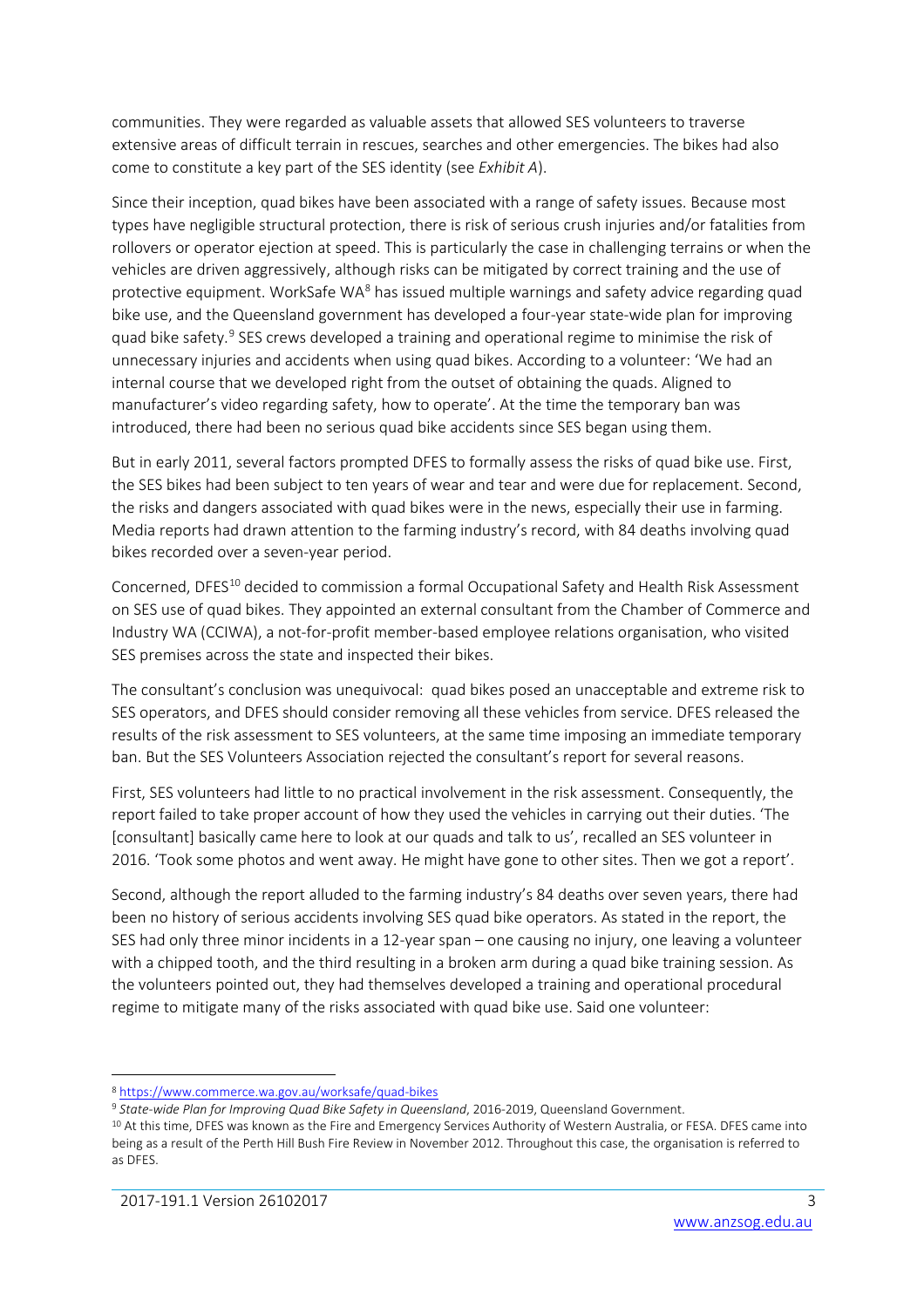My main concern was the methodology used [in the report] – it reviewed agricultural and tourism industry standards, where anyone could get their hands on a quad. We kept telling [DFES and CCIWA] that with our training, experience and internal restrictions we've never had a serious accident. We've only ever had a chipped tooth … that was caused by having open face helmets which we've since replaced with full face helmets. Other industries have had an extremely bad reputation, and I'm not denying that but ours had a very good reputation for safety.

Finally, the report included information and recommendations that actually contradicted the quad bike manufacturer's safety instructions. 'There was a severe lack of understanding from the CCIWA', a volunteer said. For example, although the report commented on the absence of flag poles on the volunteers' bikes, 'the manufacturer states [not to] attach additional stuff to your [quad bike] because it becomes an additional impact point… when you try to explain that [to the CCIWA consultants], they just dismissed you'.

The Volunteers Association demanded DFES reconsider the specific applicability of the risk assessment to SES emergency operations, and argued for a more rigorous second assessment. The first risk assessment essentially considered only whether the SES had certain controls in place such as the presence of personal protective equipment, and mandatory training for operators; it did not evaluate the effectiveness of those controls. As a result, the SES were extremely eager to prove in a second risk assessment not only that it had controls in place, but that these controls were effective in mitigating the relevant risks. Acknowledging these concerns, DFES asked CCIWA to conduct a second risk assessment of the quad bikes, and also investigate All-Terrain Utilities (ATUs) as potentially suitable alternative vehicles (see *Exhibit B*).

After a short delay to allow the same consultant to be engaged and DFES to arrange for SES volunteers to take part, a second risk assessment got underway in early 2012. The focus was a field trial in March, where quad bikes and ATUs from several manufacturers were used to carry out operations typical of emergency response work, such as traversing slopes and soft sand.

The results of this second assessment were expected by the end of that month, but various delays (including consultant availability) meant DFES did not receive them until June. The conclusions were similar to the first, with the additional recommendation that DFES should consider replacing quad bikes with ATUs. The report judged these to be a safer alternative, as many of the risks associated with quad bikes had been engineered out. The ATU had a lower centre of gravity, roll-over protection, and could carry two or more people. The report included recommendations from SES volunteers involved in the risk assessment; they called for certain enhancements to be made to ATUs if these vehicles were to replace quad bikes.

#### Resentment builds

Looking back in 2015, all parties agreed that it was a positive step to involve SES volunteers in the second risk assessment. DFES needed buy-in and feedback from end-users, while volunteers needed to see evidence of a transparent process into which they could confidently feed their knowledge, expertise and requirements. Unfortunately, the already fragile collaborative relationship between both parties soured shortly after the second risk assessment.

SES volunteers did not receive the results of the assessment for approximately seven months. During that time, DFES was attempting to devise a plan for replacing the quad bikes with ATUs. With little communication from the department about what was happening, SES volunteers were left in the dark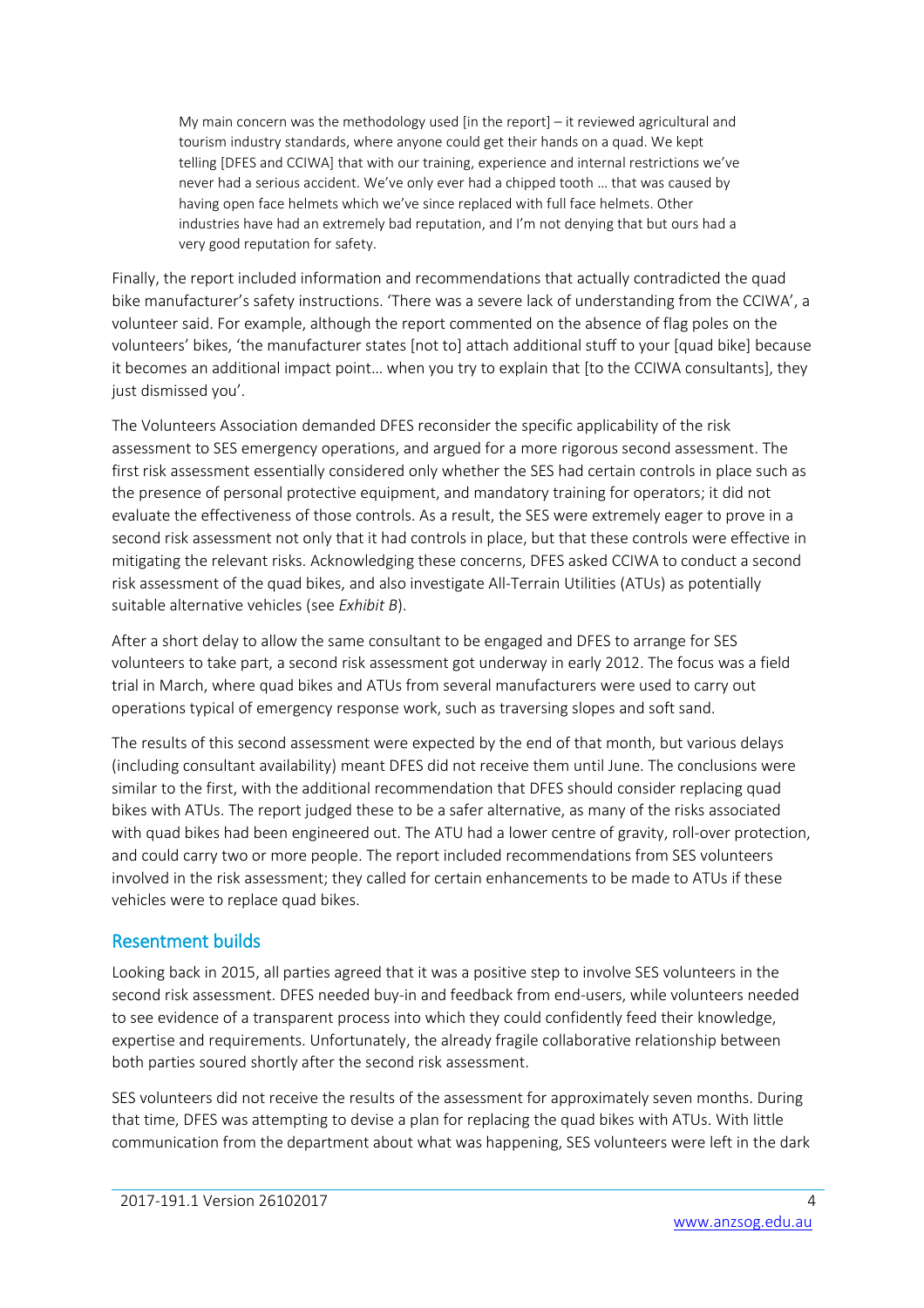about progress and the reasons for the delay (which included key DFES staff being on leave). In interviews, SES volunteers described the resulting confusion and anger:

> It took so long that it built the resentment up. The fact that there was no information coming [out] regarding what the changes were, what the outcomes were. I was getting phone calls from other [SES] members and units asking 'what's happening?' But I had nothing to report, and [other SES units] said it wasn't good enough. I was of the same opinion.

Some volunteers started to believe that the risk assessments had been designed to deliver predetermined outcomes. As the same external consultants had been engaged to conduct both assessments, the second report was unlikely to invalidate their earlier results; rather, volunteers suspected the consultants would be seeking data to support their previous conclusions. Although the second assessment was more practical – particularly by simulating activities that allowed the consultants to better judge how SES volunteers used quad bikes – it still seemed to lack objectivity and fairness. Volunteers thus remained extremely mistrustful of DFES's motivations:

I read both documents, the first one was about 10 pages long. The second document said the same thing as the first one but was 40 pages long. They just put more stuff in it. They basically hadn't changed anything, even though we did a better review than what was done last time.

Another volunteer commented that DFES's decision to use the same company for the second review, 'left a bad taste in the mouth. We knew they wouldn't challenge their original decision…there would be less angst and aggravation if the second report was independent [from the first report]'.

But despite this resistance from the SES, DFES pushed forward with implementing the consultants' findings. In February 2013, two years after the department imposed its temporary ban on quad bikes, the ban became official.

#### Making lemonade from lemons: the procurement process begins

The process of procuring the ATUs that would replace quad bikes began with DFES establishing a project action team, responsible for everything from specification development and tendering through to implementation. The team comprised DFES employees only; there were no SES volunteers and no representatives from Fleet and Equipment Services, DFES's team of technical and mechanical experts. This was another hiccup, a member of the panel team reflected later, which had significant consequences for the development of the final specifications: 'We should have had one or two [volunteers] during those [specification] discussions'. A representative of the department's Operational Resources Review and Development (ORDD) team was also critical of the panel's composition: 'You can't have specifications developed from [an] ORRD or capability perspective without checking it from a fleet or equipment services perspective, or another party'.

Despite its limited expertise and restricted access to feedback, the project team pushed forward with a plan to replace the quad bikes within eight months. Specifications were developed, reviewed and finalised by the end of March 2013. When the tender was released to the market, four companies submitted responses. On this basis, and again without SES input, the project team shortlisted their preferred vehicles – two John Deere ATUs which were almost identical models, one being diesel powered and the other petrol powered.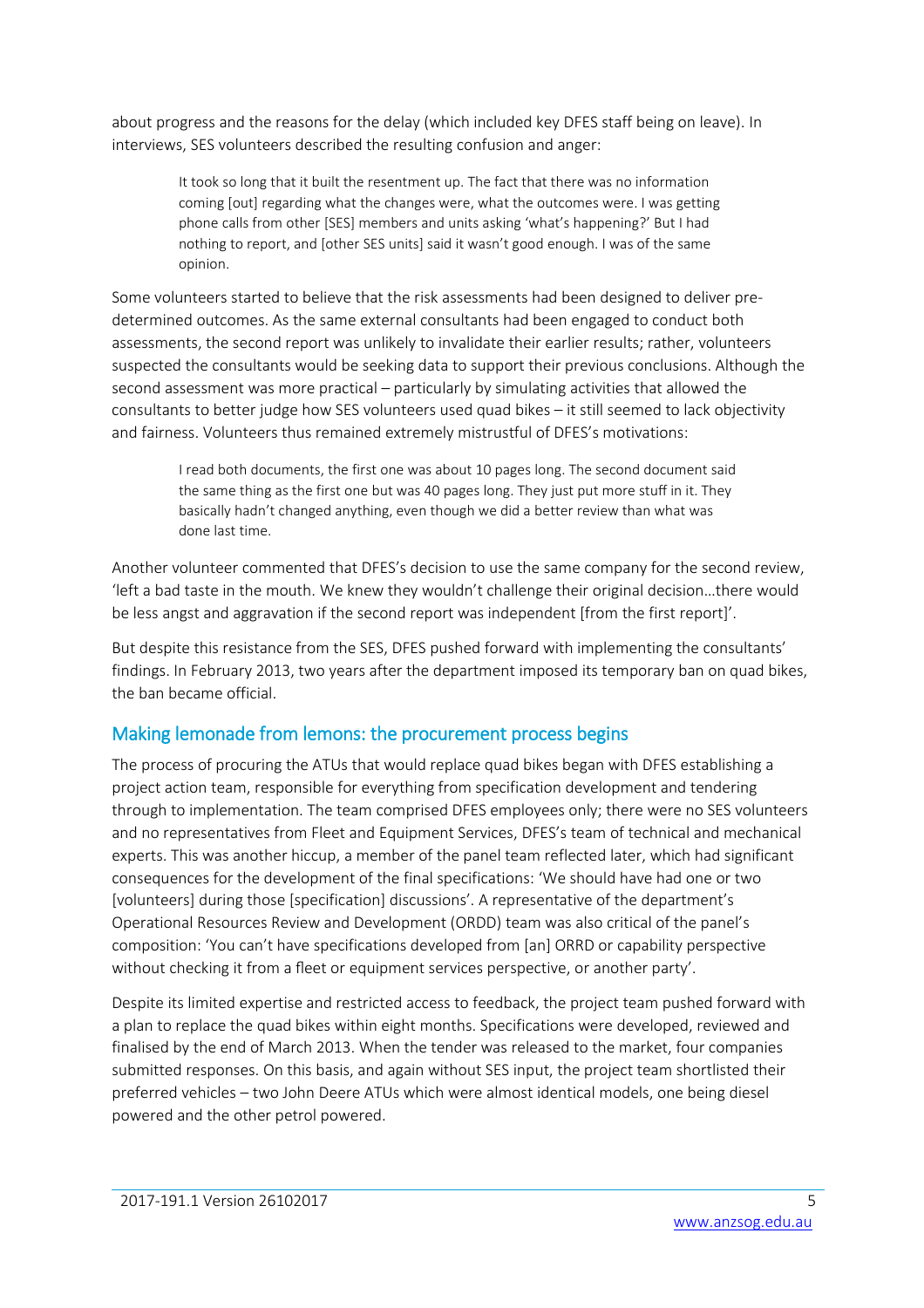It was now time for the two shortlisted ATUs to be trialled, offering DFES a chance to regain some of the SES's trust and confidence that had been earlier eroded. The department re-engaged with SES volunteers for the first time since their organisation received the results of the second risk assessment months earlier. In July 2013, eight volunteers from across WA participated in an evaluation of the shortlisted vehicles in a trial that also involved the DFES project manager, the vehicle supplier and a DFES procurement representative.

The evaluation trial was a major watershed. For SES volunteers, it provided inescapable confirmation that their quad bikes were going to be replaced by ATUs. Despite still believing that bikes were the safest and most suitable vehicles for their needs, they nonetheless decided to participate actively and constructively in the trial. Being involved meant they could at least 'have a say' on specifications and add-ons, they reasoned, whereas they would have no say at all if they refused to take part. Moreover, the trial allowed SES volunteers to see the potential advantages of the ATUs. They recognised that the new vehicles would allow them to develop new capabilities; for example, the ATUs had small trailers attached which could be used to carry the injured on stretchers. According to the vehicle supplier, once volunteers tried out the replacement vehicles, they 'started to come across when they realised they could do a lot more with the ATUs'. Volunteers themselves later echoed this observation, with one saying it was at this point that they decided 'to make lemonade out of lemons. We saw a lot of potential there'. According to another:

We had a good look at it and said to ourselves, now this is all the type of stuff we can do. We stopped thinking about the quads, and accepted the fact that this is what we had to use. We started to think – now what can we actually do with it? We can transport chainsaws and sandbags, and have re-con teams. We're not just search now – we can do a lot more. We started to get involved in that capability.

As this comment indicates, by 2013 the volunteers were identifying possible add-ons, upgrades and modifications that would enable them to capitalise on the potential capabilities of the new ATUs. They were determined to keep their requests to what was practical and achievable, proposing only standard add-ons to the vehicles. 'I spent half a day making recommendations and going through the John Deere website to see what else they had', remembered one. Another emphasised they 'were not trying to create something new and unknown'.

For the next few months, DFES liaised with the preferred supplier to discuss the results of the trial and possible modifications to the vehicles, such as fitting doors. By August 2013, a full list of specifications and add-ons had been finalised, and the contract was awarded. At this point, the ATUs were scheduled to be supplied to the appropriate SES units in September, in accordance with the original plan.

#### The first handover

Almost immediately after awarding the contract, DFES received advice from the supplier that it had insufficient stocks of the required ATUs. To meet the high specifications DFES required, the vehicles would need to be sent from the United States and would not arrive in Australia until the end of the year.

By early December, the ATUs and associated equipment had reached Perth. Responsibility now passed from the project team to DFES's Fleet and Equipment Services. This expert team looked after the fire service's vehicle fleet and was typically involved in all vehicle procurements, repairs, and maintenance.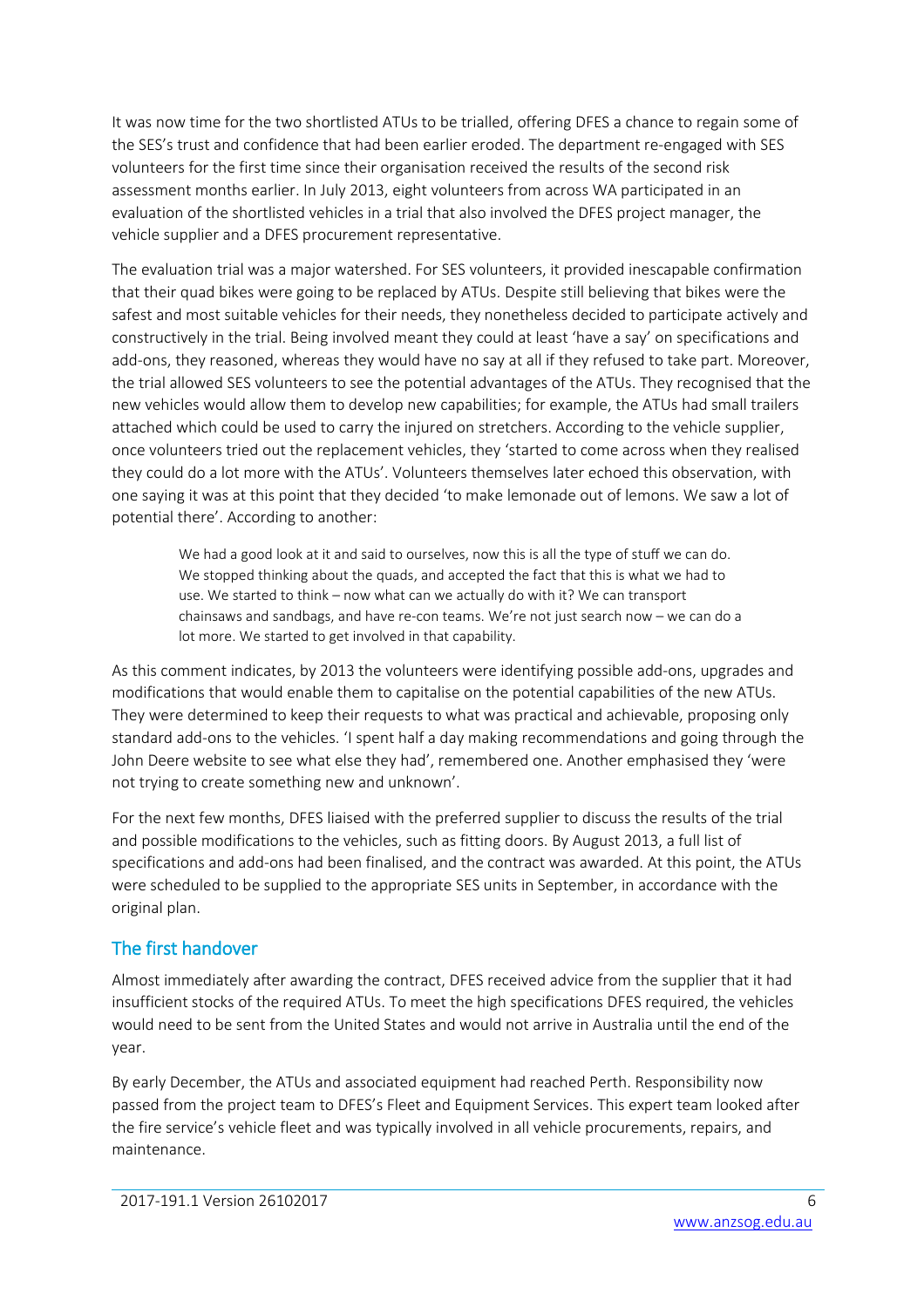The Fleet and Equipment Services officer charged with ordering the ATUs was Peter Bassett. Following established protocol, his first move was to set up a meeting with the supplier. However, when he arrived at the supplier's premises, he was startled to see the vehicles already sitting there awaiting delivery; without him knowing, members of the project team had already placed the order. Peter was in for more surprises when he inspected the vehicles and found that the build quality, although up to industry standard, did not meet internal DFES standards for vehicles and equipment.

Peter soon established that not only had the project team developed the original specifications without reference to DFES's own quality standards, but various undocumented changes had been made to the final set of specifications – which, as a result, now varied from the original tender document. Regardless of these discrepancies, DFES deemed the ATUs compliant, as the vehicles matched what they had ordered. It seems DFES regarded the acquisition of the ATUs more as an offthe-shelf procurement process than their usual custom-build exercises; thus, DFES determined that industry standards would be good enough. Explained Peter Bassett:

Normally what happens [is we get a program to build a certain] amount of trucks a year. We discuss with the contractors what we want to build and explain how we want it done. We build trucks from scratch and at the end of the day people love them. For the ATUs, that process didn't happen. They were built and done and dusted before it even came to [Fleet and Equipment]. [Others in the organisation] want to go to this turnkey approach of purchasing trucks off the shelf. They thought they could just buy them.

Peter was requested to proceed with the procurement process, now behind schedule. He recalled his frustration that no one from his department had been involved earlier, and that he now had to deal with off-the-shelf vehicles that were not up to the standards that had previously been the norm.

The issues with general build quality were not rectified. They were checked and signed off by someone else so that's done. I put the blinkers on.

There are a lot of technical and mechanical things that we know from experience that just won't work. [We would have had] a bit of technical and mechanical input at the start. I would think Fleet should be involved in developing of specs. In the past we are involved.

#### This wasn't what we asked for!

The ATUs were finally ready in January 2014. In early February, the first vehicles were delivered to DFES's training department, which was developing a training kit. John Ashton, an SES volunteer, was brought in as a subject-matter expert. Shown the completed ATU for the first time, John was aghast: 'I'm not stepping back and taking that piece of rubbish', he told DFES. His key concern was that the vehicle did not match the specifications his own organisation had recommended – specifications that had been documented in both the second risk assessment report and the tender evaluation trial.

By this time, DFES's original project manager and project coordinator had moved on, confident that the ATUs were about to be delivered to SES units. Now working elsewhere in the department, they were unavailable to help investigate and rectify these new problems. Responsibility for solving them instead rested with Peter Bassett, the fleet and equipment services officer who had become involved only very recently, and the new project manager Jeremy Percy, who had no previous involvement whatsoever.

The new team established to address the problems struggled to understand how DFES had ended up procuring a product that didn't seem to be what was wanted. One team member remembered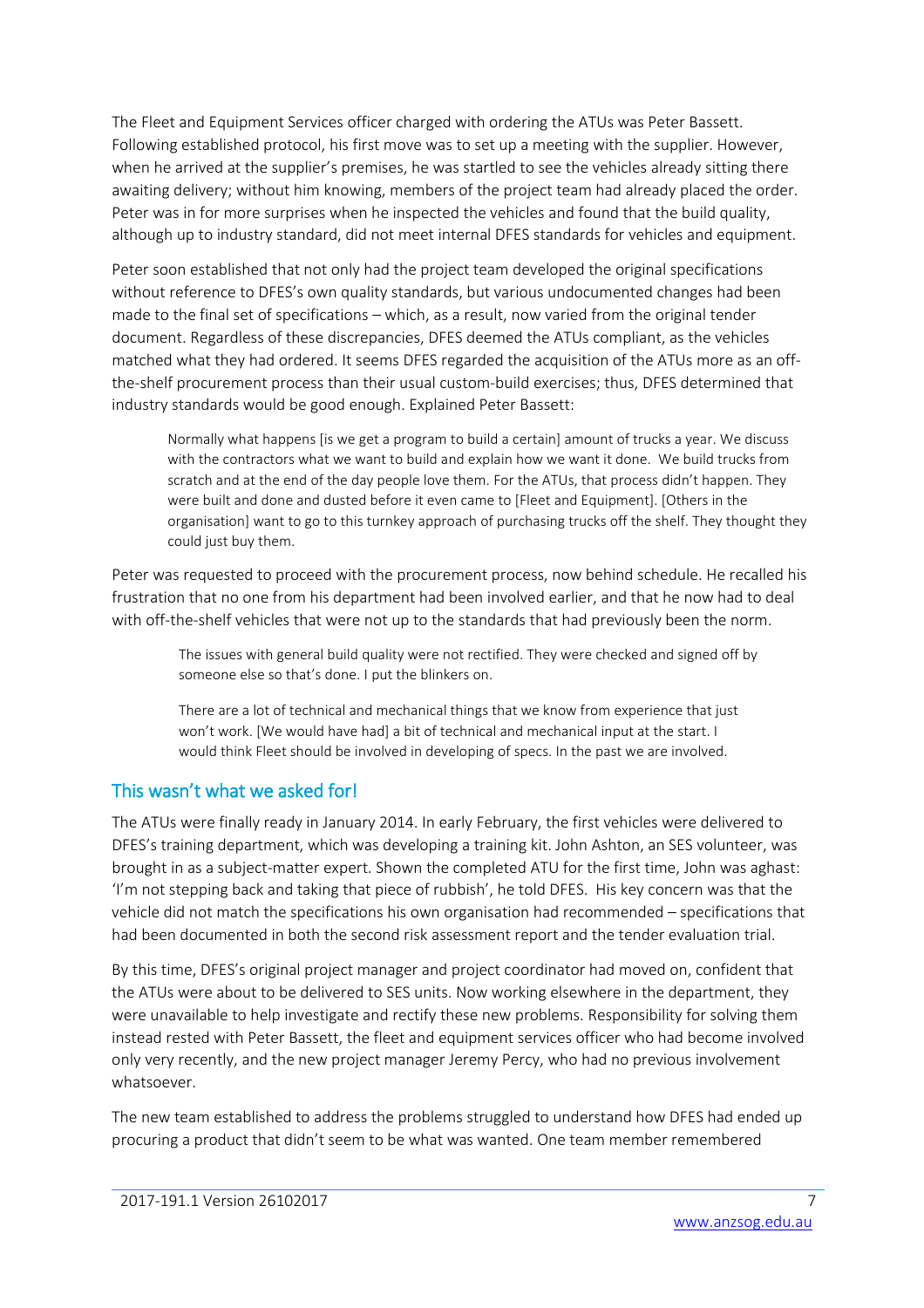thinking 'that it wasn't to specification as we understood it, it wasn't to standards that we would accept ourselves, and it seemed to be contrary to what the [SES volunteers] had asked for'.

At the same time, the severe lack of documentation about how the procurement process had unfolded was becoming apparent to everyone. When SES volunteers tried to trace the decisions made by DFES employees throughout the procurement process, they were thwarted by the lack of a paper trail. This only deepened their mistrust of the department. Their frustrations intensified when Fleet and Equipment Services took over responsibility from the project team, with SES volunteers feeling they 'had to re-educate whoever came on board'. Likewise, for DFES employees now having to solve the emerging problems, this transition period was extremely difficult. Several highlighted a complete lack of formal processes for handing over documentation, recording communication and identifying final decision-makers:

There were no minutes of meetings. There was really no information on who had said what… Someone's probably got those emails but there was nothing in the file.

People had moved on already and we found it hard to catch up. We were at sixes and sevens. We were struggling to get our head around what had happened and we were concerned.

An internal DFES investigation was initiated to determine how this situation had developed: how had the department purchased vehicles that were significantly at variance with the specifications recommended by those who would end up using them? It found that while the project team had initially considered the SES's recommendations, they had ultimately decided to go to tender with a different set of specifications that the team considered more 'fit for purpose', as they interpreted it. The investigation concluded that the procured vehicles *were* consistent with the purpose for which they would be used – at least as DFES understood it.

Reflecting on the events, it seems the logic and decision-making process that led to the final list of specifications was not well-communicated to SES volunteers at the time; they considered they had been 'spoon-fed a little bit of information at a time'. Thus, up until the time the ATUs were delivered, many volunteers continued to believe that they would be getting a vehicle that reflected the recommendations made in the second CCIWA risk assessment and the ATU tender evaluation trial. Unsurprisingly, they were confused and angry to find they had waited over a year for a replacement vehicle that wasn't what they expected; to many volunteers, all their collaborative efforts seemed wasted.

However, there is no record that the relevant parties (both internal and external to DFES) ever reached consensus on the intended purpose of the new ATU. Looking back, Peter Bassett considered the project team 'just didn't define what they wanted closely enough', leading to an outcome he described as both 'frustrating and disillusioning' for DFES. Other departmental staff recalled an unresolved divergence of views and a vision that – while clear to begin with – seemed to change over time. Some in DFES clearly saw the ATUs merely as replacements for the quad bikes; thus, they only needed to be functionally capable of doing what the old quad bikes did, except more safely. For the SES, however, the new ATUs represented new capabilities and functions. The specifications each group considered essential were inevitably as different as the end-uses they imagined for the vehicles.

As post-build issues continued to emerge, DFES made the belated move to officially withdraw quad bikes from SES premises. They had been temporarily banned in December 2011, and officially banned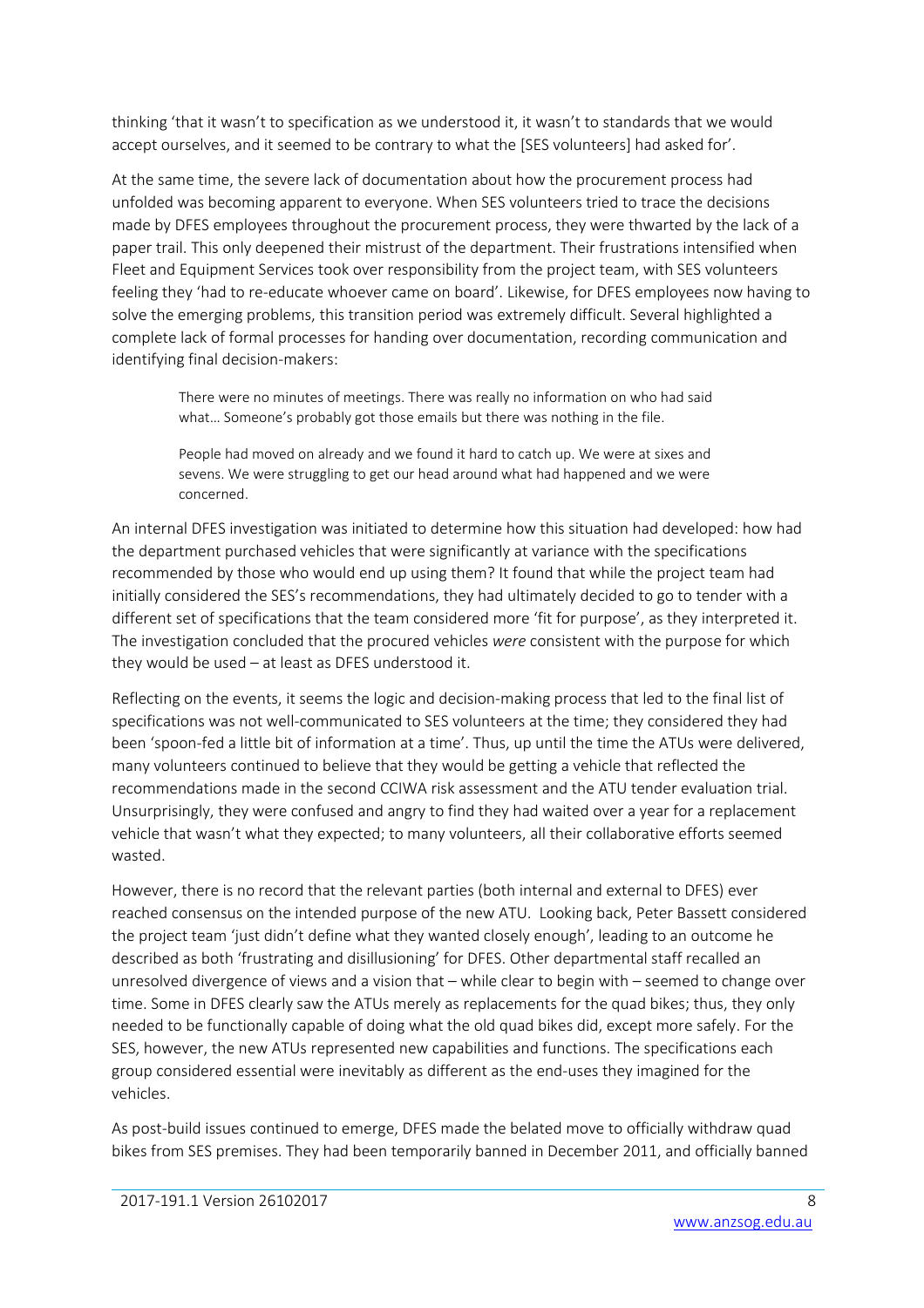in February 2012; however, the bikes remained in place until September 2014. It is unclear if they were deployed before their formal withdrawal. As remembered by one of the executive leaders of DFES:

One of the mistakes we made was not withdrawing the old [bikes] from the [SES] units at the time [of the ban]. [We] didn't realise how long it would take to get the new [ATUs] in. Who knows if [the SES] used the [quad bikes] during that time?

Unsurprisingly, SES volunteers were immensely frustrated during the prolonged period in which their quad bikes had been banned but not withdrawn, yet replacement vehicles had not arrived. According to one SES volunteer, they considered their organisation's operational effectiveness was compromised: '[we] were unable to go out and search for people when the ban was in place. We were tempted to use the [quad bikes] so many times'. Some DFES employees heavily involved in the replacement initiative were also frustrated, feeling the delay in removing and replacing the banned vehicles undid much of their hard work to 'sell' the benefits of safer operations and enhanced capabilities to the SES crews.

#### The final hurdle

The ATUs were scheduled for rollout on at least three different dates throughout 2014. 'I had them ready to be delivered, but then got a call saying don't do it. I had them ready several times', remembered Peter. The repeated delays were due to a variety of complications; contractor availability, disagreement on the exact modifications to be made, the need for an independent consultant to advise on those modifications, and a perceived lack of cooperation from local government authorities (including delays in granting permission to register the new vehicles). It took almost an entire year to sort out these and other issues, and reach a point where both the SES and DFES could deem the modified ATUs 'finished'. This milestone was achieved at the end of December 2014, and the vehicles were delivered to all SES units by mid-February 2015 – five months after the delivery date DFES had initially given the Minister of Emergency Services.

But one last hurdle remained in the form of the online training course which SES volunteers had to complete before they could use the vehicles. The course had been developed back in mid-2014, but the modifications made to the ATUs during that year meant it now had to be amended. Meanwhile, the new vehicles sat at SES premises, unable to be used. In fact, volunteers could not access and complete the online training until April 2015, at which point the vehicles delivered three months earlier could finally be put to work.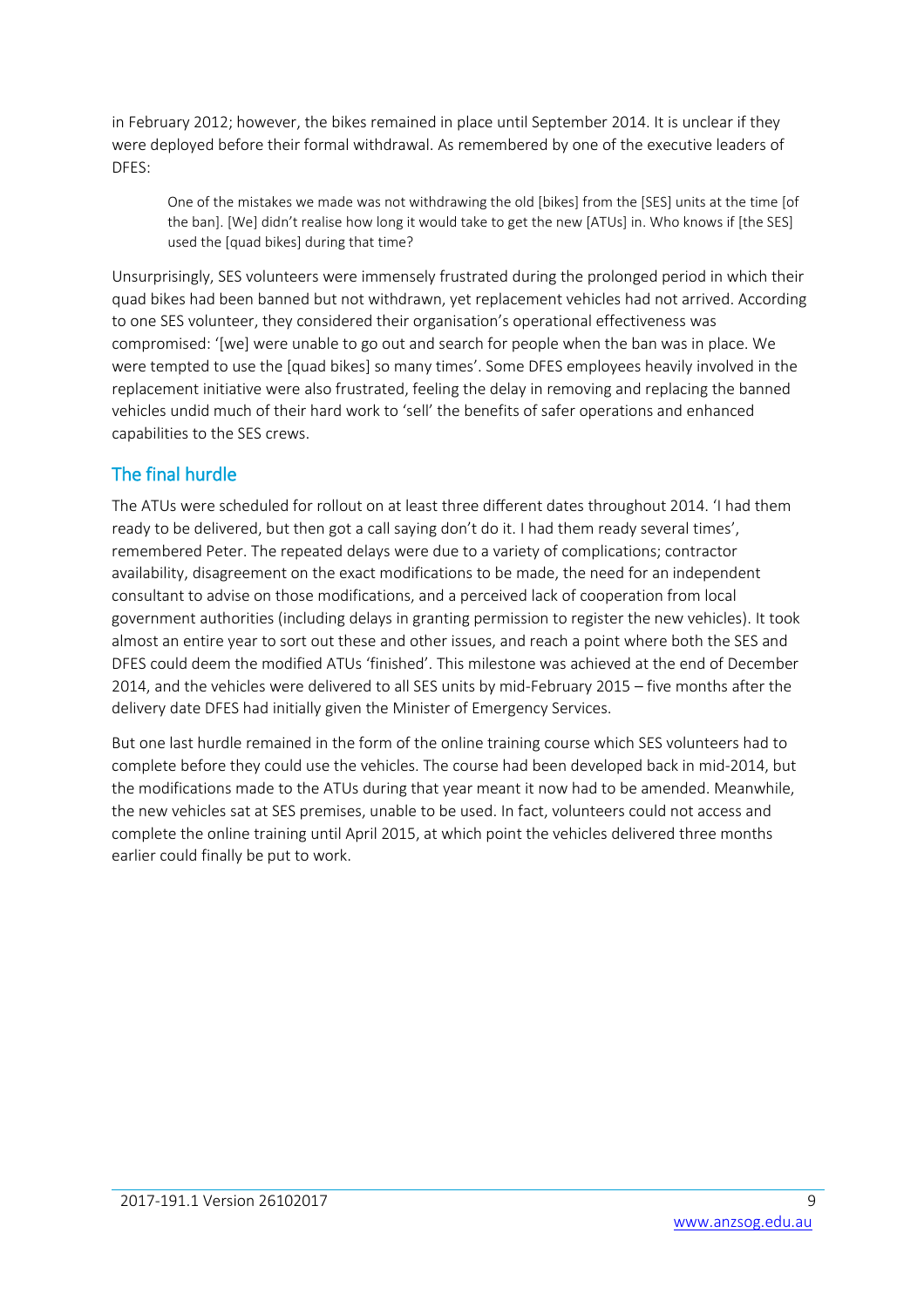#### Exhibit A



From:

<http://www.theadvocate.com.au/story/3948539/search-continues-for-missing-penguin-woman-pictures-photos/#slide=9>

Picture by Scott Gelston

#### Exhibit B



From[: http://www.northshoreses.com.au/news/ledge-point-search/](http://www.northshoreses.com.au/news/ledge-point-search/)